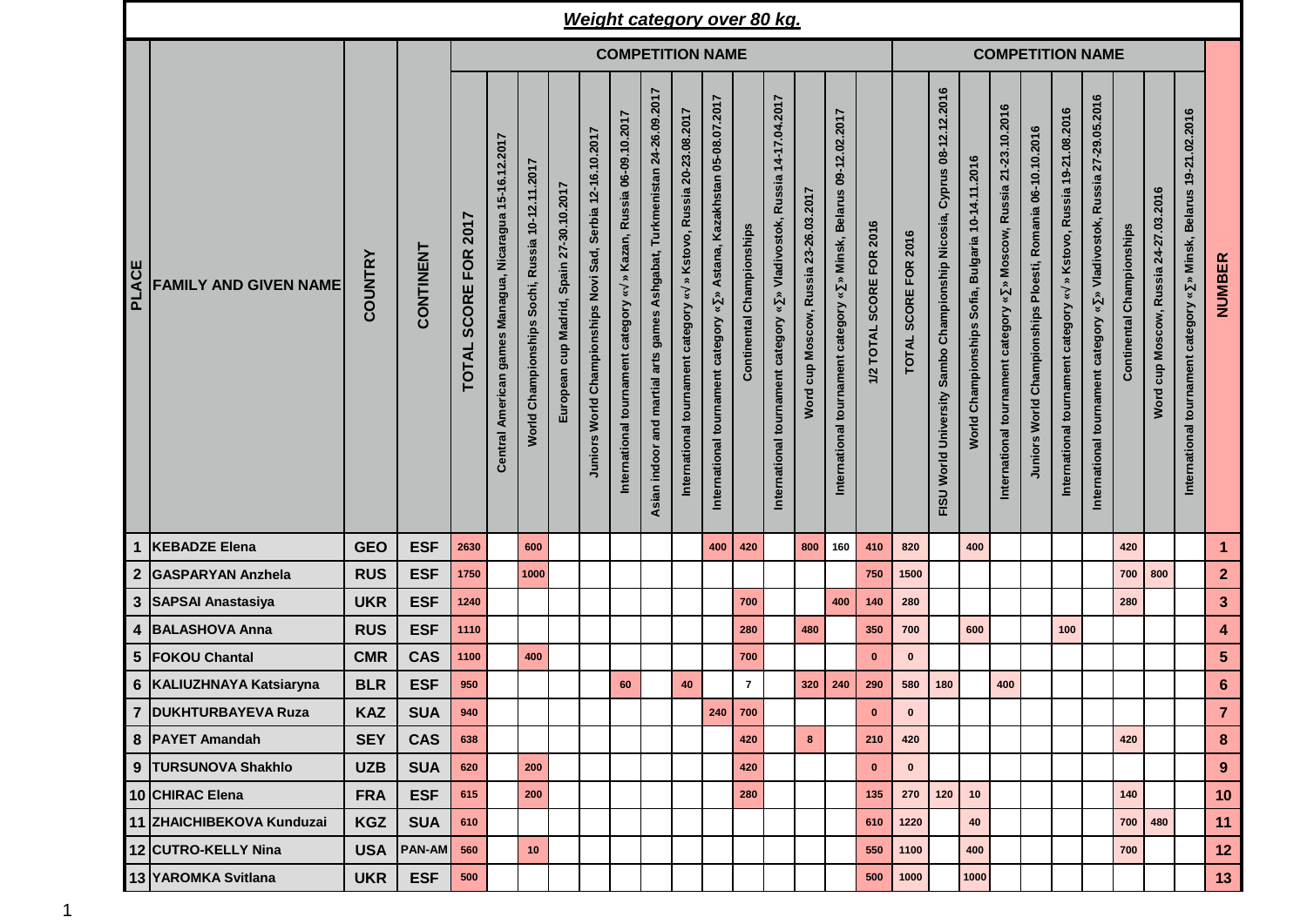| 14 MAISEYENKA Yelizaveta     | <b>BLR</b> | <b>ESF</b>    | 460        | 40  |     | 40  | 100 | 160 |     |     |     | 160 | 320          | 640          |     | 200 | 160 |     |    |     | 280 |     | 14 |
|------------------------------|------------|---------------|------------|-----|-----|-----|-----|-----|-----|-----|-----|-----|--------------|--------------|-----|-----|-----|-----|----|-----|-----|-----|----|
| 15 BALINA Marina             | <b>RUS</b> | <b>ESF</b>    | 400        |     |     |     |     |     |     | 400 |     |     | $\bf{0}$     | $\mathbf{0}$ |     |     |     |     |    |     |     |     | 15 |
| 15 TARASOVA Galyna           | <b>UKR</b> | <b>ESF</b>    | 400        | 400 |     |     |     |     |     |     |     |     | $\mathbf{0}$ | $\mathbf{0}$ |     |     |     |     |    |     |     |     | 16 |
| 17 FESKOVA Ekaterina         | <b>RUS</b> | <b>ESF</b>    | 360        |     |     |     |     |     |     | 160 |     |     | 200          | 400          |     |     |     |     |    | 400 |     |     | 17 |
| 18 WETIE DIODJO Nadine       | <b>CMR</b> | <b>CAS</b>    | 355        |     |     |     |     |     |     |     |     |     | 355          | 710          |     | 10  |     |     |    |     | 700 |     | 18 |
| 19 BAZKO Svetlana            | <b>RUS</b> | <b>ESF</b>    | 320        |     |     |     |     |     |     | 240 |     |     | 80           | 160          |     |     |     |     |    | 160 |     |     | 19 |
| 19 MULKIYEVA Mahri           | <b>TKM</b> | <b>SUA</b>    | 320        |     |     |     |     |     |     |     | 320 |     | $\mathbf 0$  | $\mathbf{0}$ |     |     |     |     |    |     |     |     | 20 |
| 19 TIPCHUK Daria             | <b>RUS</b> | <b>ESF</b>    | 320        |     | 200 |     | 60  |     |     |     |     |     | 60           | 120          |     |     |     | 120 |    |     |     |     | 21 |
| 22 MOLINA Brenda             | <b>CUB</b> | <b>PAN-AM</b> | 290        |     |     |     |     |     |     |     |     |     | 290          | 580          |     | 160 |     |     |    |     | 420 |     | 22 |
| 23 JEEBUN HENNA Nikeeta      | <b>MRI</b> | <b>CAS</b>    | 280        |     |     |     |     |     | 280 |     |     |     | $\mathbf{0}$ | $\mathbf{0}$ |     |     |     |     |    |     |     |     | 23 |
| 23 NOROVSAMBUU Baljinnyam    | <b>MGL</b> | <b>SUA</b>    | 280        |     |     |     |     |     | 280 |     |     |     | $\mathbf 0$  | $\mathbf{0}$ |     |     |     |     |    |     |     |     | 24 |
| 23 YANG Ya-Chun              | <b>TPE</b> | <b>SUA</b>    | 280        |     |     |     |     |     | 280 |     |     |     | $\mathbf 0$  | $\mathbf{0}$ |     |     |     |     |    |     |     |     | 25 |
| 26 EREMEEVA Nadezhda         | <b>RUS</b> | <b>ESF</b>    | 220        |     |     | 100 |     |     |     |     |     |     | 120          | 240          |     |     | 240 |     |    |     |     |     | 26 |
| 27 ERKINBAEVA Saneayim       | <b>UZB</b> | <b>SUA</b>    | 210        |     |     |     |     |     |     |     |     |     | 210          | 420          |     |     |     |     |    |     | 420 |     | 27 |
| 27 STEFANOVIC Karina         | LTU        | <b>ESF</b>    | 210        |     |     |     |     |     | 140 |     |     |     | 70           | 140          |     |     |     |     |    |     | 140 |     | 28 |
| 29 SHINKEVICH Olga           | <b>BLR</b> | <b>ESF</b>    | 200        |     |     |     |     |     |     |     |     |     | 200          | 400          |     |     |     |     |    |     |     | 400 | 29 |
| 30 MKRTCHYAN Anna            | <b>ARM</b> | <b>ESF</b>    | 182        |     | 120 |     |     |     |     |     |     |     | 62           | 124          |     |     |     | 40  |    |     | 84  |     | 30 |
| 31 BOLJINNYAM Norovsambuu    | <b>MGL</b> | <b>SUA</b>    | 160        |     |     |     |     | 160 |     |     |     |     | $\mathbf{0}$ | $\mathbf{0}$ |     |     |     |     |    |     |     |     | 31 |
| 31 TAMANNA                   | <b>IND</b> | <b>SUA</b>    | 160        | 160 |     |     |     |     |     |     |     |     | $\mathbf{0}$ | $\mathbf{0}$ |     |     |     |     |    |     |     |     | 32 |
| 31 TURSHABEK Murganym        | <b>KAZ</b> | <b>SUA</b>    | 160        |     | 80  |     |     | 80  |     |     |     |     | $\mathbf{0}$ | $\mathbf{0}$ |     |     |     |     |    |     |     |     | 33 |
| 34 KYRYCHENKO Vasylyna-iryna | <b>UKR</b> | <b>ESF</b>    | 150        |     |     |     |     |     |     |     |     |     | 150          | 300          | 300 |     |     |     |    |     |     |     | 34 |
| 35 EGEMBERDIYEVA Maksuda     | <b>TKM</b> | <b>SUA</b>    | 140        |     |     |     |     |     |     |     |     |     | 140          | 280          |     |     |     |     |    |     | 280 |     | 35 |
| 35 SEYITMURADOVA Guncha      | <b>TKM</b> | <b>SUA</b>    | 140        |     |     |     |     |     | 140 |     |     |     | $\mathbf{0}$ | $\mathbf{0}$ |     |     |     |     |    |     |     |     | 36 |
| 37 YUGAY Maria               | <b>RUS</b> | <b>ESF</b>    | 120        |     |     |     |     |     |     |     |     |     | 120          | 240          |     |     |     |     |    | 240 |     |     | 37 |
| 38 KAPSALYKOVA Saida         | <b>KAZ</b> | <b>SUA</b>    | 100        |     |     |     |     |     |     |     |     |     | 100          | 200          |     |     |     | 200 |    |     |     |     | 38 |
| 38 ZABIC Milica              | <b>SRB</b> | <b>ESF</b>    | 100        |     |     |     |     |     |     |     |     |     | $100$        | 200          |     | 200 |     |     |    |     |     |     | 39 |
| 40 HOINEL Yana               | <b>BLR</b> | <b>ESF</b>    | 80         |     | 80  |     |     |     |     |     |     |     | $\mathbf 0$  | $\mathbf{0}$ |     |     |     |     |    |     |     |     | 40 |
| 40 TANG Wai li               | <b>MAS</b> | <b>SUA</b>    | 80         |     |     |     |     |     |     |     |     |     | 80           | 160          |     | 160 |     |     |    |     |     |     | 41 |
| 40 TURSHABEK Kymbat          | <b>KAZ</b> | <b>SUA</b>    | 80         |     |     |     |     | 80  |     |     |     |     | $\mathbf 0$  | $\mathbf 0$  |     |     |     |     |    |     |     |     | 42 |
| 43 LUKASHOVA Nadezhda        | <b>RUS</b> | <b>ESF</b>    | ${\bf 70}$ |     |     |     | 40  |     |     |     |     |     | 30           | 60           |     |     |     |     | 60 |     |     |     | 43 |
| 44 KHARITONOVA Irina         | <b>RUS</b> | <b>ESF</b>    | 60         |     |     |     |     |     |     |     |     |     | 60           | 120          | 120 |     |     |     |    |     |     |     | 44 |
| 45 ABDIKARIMOVA Akerke       | <b>KAZ</b> | <b>SUA</b>    | 48         |     |     |     |     | 48  |     |     |     |     | $\mathbf 0$  | $\mathbf 0$  |     |     |     |     |    |     |     |     | 45 |
| 45 YUSUPOVA Feruzakhon       | <b>UZB</b> | <b>SUA</b>    | 48         |     |     |     |     | 48  |     |     |     |     | $\mathbf 0$  | $\mathbf 0$  |     |     |     |     |    |     |     |     | 46 |